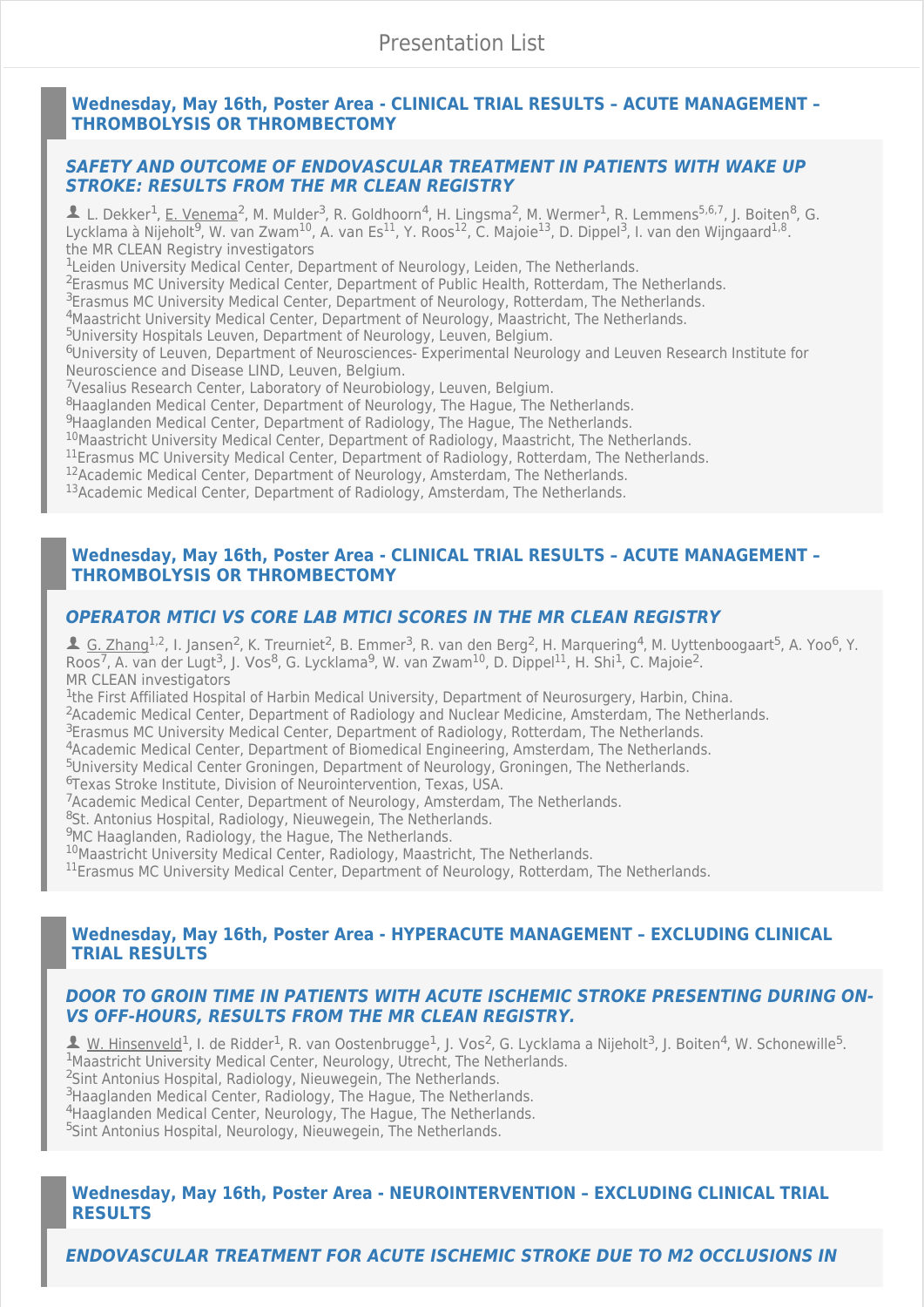# *[CLINICAL PRACTICE](https://cmoffice.kenes.com/cmsearchableprogrammeV15/conferencemanager/programme/personid/anonymous/ESOC18/normal/b833d15f547f3cf698a5e922754684fa334885ed#!abstractdetails/0000180571)*

**1** K. Compagne<sup>1,2</sup>, M. van der Sluijs<sup>1</sup>, D. Dippel<sup>2</sup>, I. van den Wijngaard<sup>3</sup>, B. Emmer<sup>4</sup>, C. Majoie<sup>4</sup>, B. Roozenbeek<sup>2</sup>, G. Lycklama à Nijeholt<sup>5</sup>, M. Mulder<sup>2</sup>, W. van Zwam<sup>6</sup>, A. van der Lugt<sup>1</sup>, A. van Es<sup>1</sup>. <sup>1</sup>Erasmus University Medical Center, Radiology, Rotterdam, The Netherlands. <sup>2</sup> Erasmus University Medical Center, Neurology, Rotterdam, The Netherlands. <sup>3</sup>Haaglanden Medical Center, Neurology, The Hague, The Netherlands. <sup>4</sup>Academic Medical Center, Radiology, Amsterdam, The Netherlands. <sup>5</sup>Haaglanden Medical Center, Radiology, The Hague, The Netherlands. <sup>6</sup>Maastricht University Medical Center, Radiology, Maastricht, The Netherlands. on behalf of the MR CLEAN Registry investigators

## **[Wednesday, May 16th, Poster Area - NEUROINTERVENTION – EXCLUDING CLINICAL TRIAL](https://cmoffice.kenes.com/cmsearchableprogrammeV15/conferencemanager/programme/personid/anonymous/ESOC18/normal/b833d15f547f3cf698a5e922754684fa334885ed#!sessiondetails/0000005871_0) RESULTS**

### *[USE OF PERIPROCEDURAL INTRAVENOUS HEPARIN DURING MECHANICAL THROMBECTOMY](https://cmoffice.kenes.com/cmsearchableprogrammeV15/conferencemanager/programme/personid/anonymous/ESOC18/normal/b833d15f547f3cf698a5e922754684fa334885ed#!abstractdetails/0000178281) FOR ACUTE ISCHEMIC STROKE: RESULTS FROM THE MR CLEAN REGISTRY*

**1** R. van de Graaf<sup>1,2</sup>, V. Chalos<sup>1,2,3</sup>, A. van Es<sup>2</sup>, B. Emmer<sup>4</sup>, G. Lycklama à Nijeholt<sup>5</sup>, W. Schonewille<sup>6</sup>, A. van der Lugt<sup>2</sup>, D. Dippel<sup>1</sup>, B. Roozenbeek<sup>1,2</sup>. <sup>1</sup>Erasmus MC, Neurology, Rotterdam, The Netherlands. <sup>2</sup>Erasmus MC, Radiology, Rotterdam, The Netherlands. <sup>3</sup>Erasmus MC, Public Health, Rotterdam, The Netherlands. <sup>4</sup>Academic Medical Center, Radiology, Amsterdam, The Netherlands. <sup>5</sup>Haaglanden Medical Center, Radiology, Den Haag, The Netherlands. <sup>6</sup>Sint Antonius Hospital, Neurology, Nieuwegein, The Netherlands. The MR CLEAN Registry investigators

## **[Wednesday, May 16th, Hall E4 - Prognosis and Outcome](https://cmoffice.kenes.com/cmsearchableprogrammeV15/conferencemanager/programme/personid/anonymous/ESOC18/normal/b833d15f547f3cf698a5e922754684fa334885ed#!sessiondetails/0000008450_0)**

 $\bigodot$  17:20 - 17:30

### *ASSOCIATIONS BETWEEN THROMBUS IMAGING CHARACTERISTICS AND PATIENT [OUTCOMES AFTER ENDOVASCULAR TREATMENT OF ACUTE ISCHEMIC STROKE: RESULTS](https://cmoffice.kenes.com/cmsearchableprogrammeV15/conferencemanager/programme/personid/anonymous/ESOC18/normal/b833d15f547f3cf698a5e922754684fa334885ed#!abstractdetails/0000183071) FROM THE MR CLEAN REGISTRY*

*Speaker:* Manon Tolhuisen, The Netherlands

### **[Wednesday, May 16th, Poster Area - Acute Non Reperfusion](https://cmoffice.kenes.com/cmsearchableprogrammeV15/conferencemanager/programme/personid/anonymous/ESOC18/normal/b833d15f547f3cf698a5e922754684fa334885ed#!sessiondetails/0000030610_0)**

 $\bigcirc$  18:31 - 18:39

## *[DECISION-MAKING COMPETENCE IN PATIENTS WITH ACUTE ISCHEMIC STROKE ELIGIBLE](https://cmoffice.kenes.com/cmsearchableprogrammeV15/conferencemanager/programme/personid/anonymous/ESOC18/normal/b833d15f547f3cf698a5e922754684fa334885ed#!abstractdetails/0000172561) FOR ENDOVASCULAR TREATMENT – IMPLICATIONS FOR FUTURE TRIALS*

*Speaker:* **1** Paula Janssen, The Netherlands

### **[Wednesday, May 16th, Poster Area - AF and Cardioembolic Stroke](https://cmoffice.kenes.com/cmsearchableprogrammeV15/conferencemanager/programme/personid/anonymous/ESOC18/normal/b833d15f547f3cf698a5e922754684fa334885ed#!sessiondetails/0000030620_0)**

 $\bigcirc$  18:55 - 19:03

### *[CARDIOEMBOLIC VS ATHEROSCLEROTIC STROKE ETIOLOGY AND COLLATERAL STATUS IN](https://cmoffice.kenes.com/cmsearchableprogrammeV15/conferencemanager/programme/personid/anonymous/ESOC18/normal/b833d15f547f3cf698a5e922754684fa334885ed#!abstractdetails/0000180121) THE MR CLEAN REGISTRY*

*Speaker:* Natalie LeCouffe, The Netherlands

### **[Thursday, May 17th, Poster Area - IMAGING – HYPERACUTE](https://cmoffice.kenes.com/cmsearchableprogrammeV15/conferencemanager/programme/personid/anonymous/ESOC18/normal/b833d15f547f3cf698a5e922754684fa334885ed#!sessiondetails/0000005901_0)**

### *[ASSOCIATIONS OF CLINICAL AND IMAGING CHARACTERISTICS WITH COLLATERAL GRADE ON](https://cmoffice.kenes.com/cmsearchableprogrammeV15/conferencemanager/programme/personid/anonymous/ESOC18/normal/b833d15f547f3cf698a5e922754684fa334885ed#!abstractdetails/0000177751) BASELINE CT ANGIOGRAPHY IN PATIENTS WITHC ACUTE ISCHEMIC STROKE DUE TO LARGE VESSEL OCCLUSION*

 $\blacktriangle$  E. Wiegers<sup>1</sup>, B. Roozenbeek<sup>2</sup>, M. Mulder<sup>2</sup>, I. Jansen<sup>3</sup>, E. Venema<sup>1</sup>, K. Compagne<sup>2</sup>, O. Berkhemer<sup>4</sup>, B. Emmer<sup>3</sup>, H.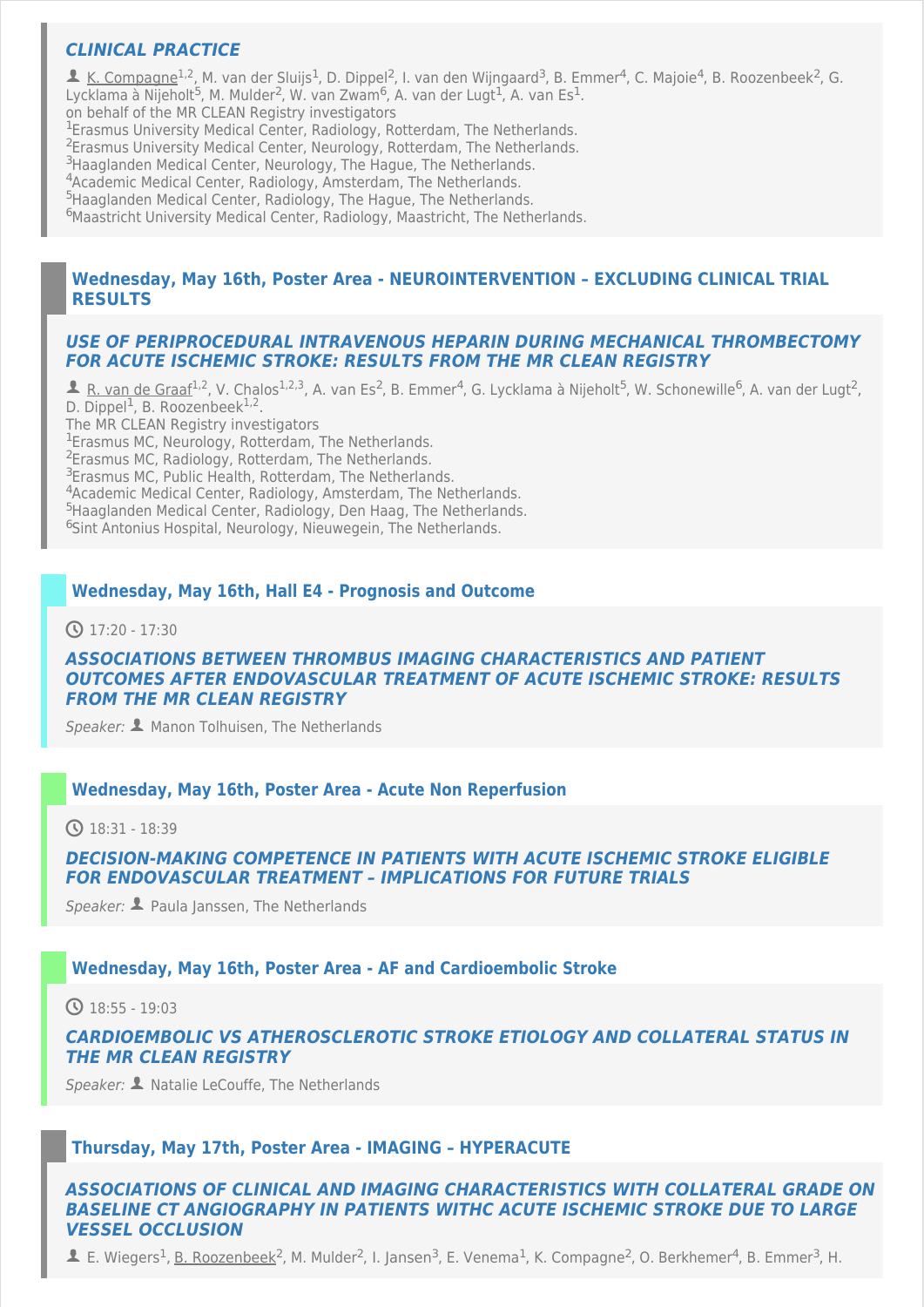Marquering<sup>5</sup>, A. van Es<sup>6</sup>, M. Sprengers<sup>3</sup>, Y. Roos<sup>7</sup>, C. Majoie<sup>3</sup>, R. van Oostenbrugge<sup>8</sup>, W. van Zwam<sup>9</sup>, H. Lingsma<sup>1</sup>, D. Dippel<sup>10</sup>, A. van der Lugt<sup>6</sup>.

on behalf of the MR CLEAN trial investigators and the MR CLEAN Registry investigators

<sup>1</sup>Erasmus MC, Dept of Public Health, Rotterdam, The Netherlands.

<sup>2</sup> Erasmus MC, Dept of Neurology- Dept of Radiology and Nuclear Medicine, Rotterdam, The Netherlands.

<sup>3</sup>Academic Medical Center, Dept of Radiology & Nuclear Medicine, Amsterdam, The Netherlands.

<sup>4</sup>Academic Medical Center- Erasmus MC, Dept of Radiology & Nuclear Medicine- Dept of Neurology, Amsterdam-Rotterdam, The Netherlands.

<sup>5</sup>Academic Medical Center, Dept of Radiology & Nuclear Medicine- Dept of Biomedical Engineering & Physics, Amsterdam, The Netherlands.

<sup>6</sup>Erasmus MC, Dept of Radiology and Nuclear Medicine, Rotterdam, The Netherlands.

<sup>7</sup> Academic Medical Center, Dept of Neurology, Amsterdam, The Netherlands.

<sup>8</sup>Maastricht University Medical Center, Dept of Neurology- Cardiovascular Research Institute Maastricht CARIM, Maastricht, The Netherlands.

<sup>9</sup>Maastricht University Medical Center, Dept of Radiology- Cardiovascular Research Institute Maastricht CARIM, Maastricht, The Netherlands.

<sup>10</sup> Erasmus MC, Dept of Neurology, Rotterdam, The Netherlands.

#### **[Thursday, May 17th, Hall K3 - Reperfusion 2](https://cmoffice.kenes.com/cmsearchableprogrammeV15/conferencemanager/programme/personid/anonymous/ESOC18/normal/b833d15f547f3cf698a5e922754684fa334885ed#!sessiondetails/0000008820_0)**

 $\Omega$  10:30 - 10:40

#### *[IMPACT OF BASELINE ALBERTA STROKE PROGRAM EARLY CT SCORE ON CLINICAL](https://cmoffice.kenes.com/cmsearchableprogrammeV15/conferencemanager/programme/personid/anonymous/ESOC18/normal/b833d15f547f3cf698a5e922754684fa334885ed#!abstractdetails/0000183301) OUTCOMES OF ENDOVASCULAR TREATMENT*

*Speaker:* Manon Kappelhof, The Netherlands

#### **[Thursday, May 17th, Hall K3 - Reperfusion 3](https://cmoffice.kenes.com/cmsearchableprogrammeV15/conferencemanager/programme/personid/anonymous/ESOC18/normal/b833d15f547f3cf698a5e922754684fa334885ed#!sessiondetails/0000008020_0)**

16:30 - 16:40

### *[INFLUENCE OF THE ADMINISTRATION OF IV-RTPA ON DISTAL THROMBUS MIGRATION OR](https://cmoffice.kenes.com/cmsearchableprogrammeV15/conferencemanager/programme/personid/anonymous/ESOC18/normal/b833d15f547f3cf698a5e922754684fa334885ed#!abstractdetails/0000182641) RESOLUTION IN STROKE PATIENTS UNDERGOING ENDOVASCULAR TREATMENT*

*Speaker:* Kilian Treurniet, The Netherlands

#### **[Thursday, May 17th, Hall K3 - Reperfusion 3](https://cmoffice.kenes.com/cmsearchableprogrammeV15/conferencemanager/programme/personid/anonymous/ESOC18/normal/b833d15f547f3cf698a5e922754684fa334885ed#!sessiondetails/0000008020_0)**

 $\bigodot$  17:30 - 17:40

### *[SAFETY AND OUTCOME OF ENDOVASCULAR TREATMENT IN PRE-STROKE FUNCTIONALLY](https://cmoffice.kenes.com/cmsearchableprogrammeV15/conferencemanager/programme/personid/anonymous/ESOC18/normal/b833d15f547f3cf698a5e922754684fa334885ed#!abstractdetails/0000167591) DEPENDENT PATIENTS: RESULTS FROM THE MR CLEAN REGISTRY*

*Speaker:* Robert-Jan Goldhoorn, The Netherlands

### **[Friday, May 18th, Hall K1 - Reperfusion 4](https://cmoffice.kenes.com/cmsearchableprogrammeV15/conferencemanager/programme/personid/anonymous/ESOC18/normal/b833d15f547f3cf698a5e922754684fa334885ed#!sessiondetails/0000008670_0)**

 $\bigodot$  10:50 - 11:00

#### *[ENDOVASCULAR TREATMENT IN ELDERLY PATIENTS WITH ACUTE ISCHEMIC STROKE IN THE](https://cmoffice.kenes.com/cmsearchableprogrammeV15/conferencemanager/programme/personid/anonymous/ESOC18/normal/b833d15f547f3cf698a5e922754684fa334885ed#!abstractdetails/0000179171) MR CLEAN REGISTRY*

*Speaker:* Adrien Groot, The Netherlands

#### **[Friday, May 18th, Hall K1 - Reperfusion 4](https://cmoffice.kenes.com/cmsearchableprogrammeV15/conferencemanager/programme/personid/anonymous/ESOC18/normal/b833d15f547f3cf698a5e922754684fa334885ed#!sessiondetails/0000008670_0)**

**4** 11:20 - 11:30

*[BALLOON GUIDE CATHETER IN ENDOVASCULAR TREATMENT FOR ACUTE ISCHEMIC](https://cmoffice.kenes.com/cmsearchableprogrammeV15/conferencemanager/programme/personid/anonymous/ESOC18/normal/b833d15f547f3cf698a5e922754684fa334885ed#!abstractdetails/0000176711) STROKE: RESULTS FROM THE MR CLEAN REGISTRY*

Speaker: **1** Nele Duijsters, The Netherlands